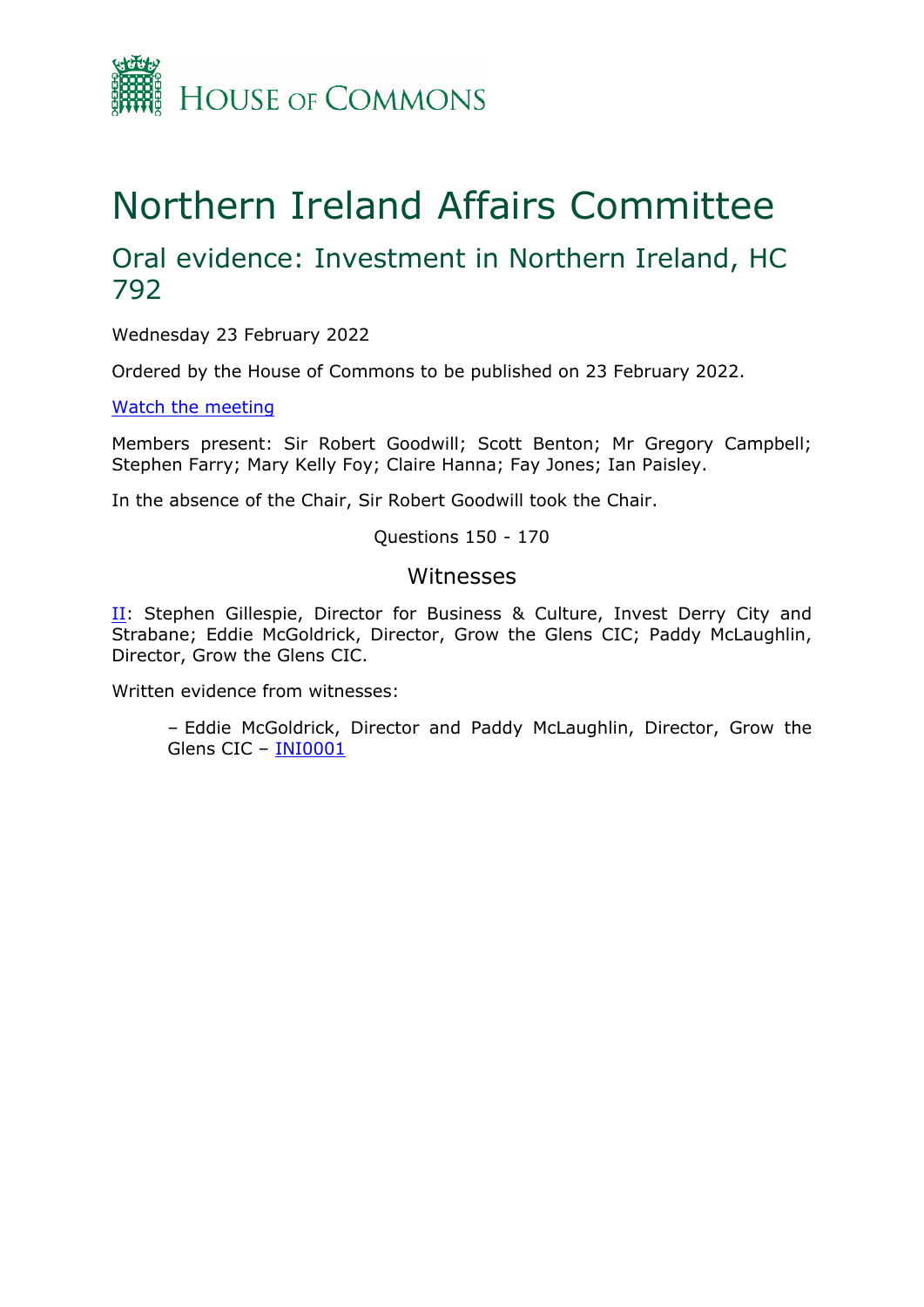

### <span id="page-1-0"></span>Examination of witnesses

Witnesses: Stephen Gillespie, Eddie McGoldrick and Paddy McLaughlin.

Q150 **Chair:** I will ask you to introduce yourselves, starting with Stephen Gillespie.

*Stephen Gillespie:* I am the director of business and culture with Derry City and Strabane District Council.

*Eddie McGoldrick:* I am treasurer of Grow the Glens, which is a community interest company in Cushendall, County Antrim.

*Paddy McLaughlin:* Along with Eddie, I am from Grow the Glens, from a beautiful part of the Glens of Antrim—a little village called Cushendall.

Q151 **Chair:** Ian Paisley is nodding very vigorously at that. You are all very welcome indeed. I will ask the first question, which is similar to the question I asked the previous panel: what are the most significant economic and social problems facing your regions? I will link that question with: do you feel that you are getting a fair slice of the cake compared to Belfast, for example?

*Stephen Gillespie:* A lot of what I will say is probably similar to the previous panel. Of the challenges that we face in our region, skills is clearly top of the agenda. Where Northern Ireland would face a skills deficit and we export at least a university worth of talent, when you look at our city region the higher level provision is clearly not enough given the size of the area. Front and centre of the challenge that we face is how we grow our skills for the future and how we ensure that the higher level provision is there, so not only that we encourage our young people to stay, but also we encourage a flow of talent from the rest of the UK into the region and vice versa.

The other challenges that we face are in connectivity. If you have been up to the region you will appreciate the issues that we have with transport and travel. Rail is a big push, and we have made some serious advances over the last few years and the roads are starting to improve, but they are still a challenge. Getting the connectivity piece right and ensuring that we have transport links to all the major centres is vital. But, as I say, the skills agenda is clearly key to how we grow in the future, and it is the biggest challenge that we face.

Q152 **Chair:** Thank you, Stephen. By the way, could the other two witnesses mute? We are not getting much echo, but it can be a problem.

Obviously, Strabane is right on the border. Are there opportunities or problems because of the whole protocol Brexit situation for Strabane and City of Derry?

*Stephen Gillespie:* Our geography is slightly unique in that we are a cross-border city region. A lot of our talent flows backwards and forwards daily, and we have the stats that back that up. A company that is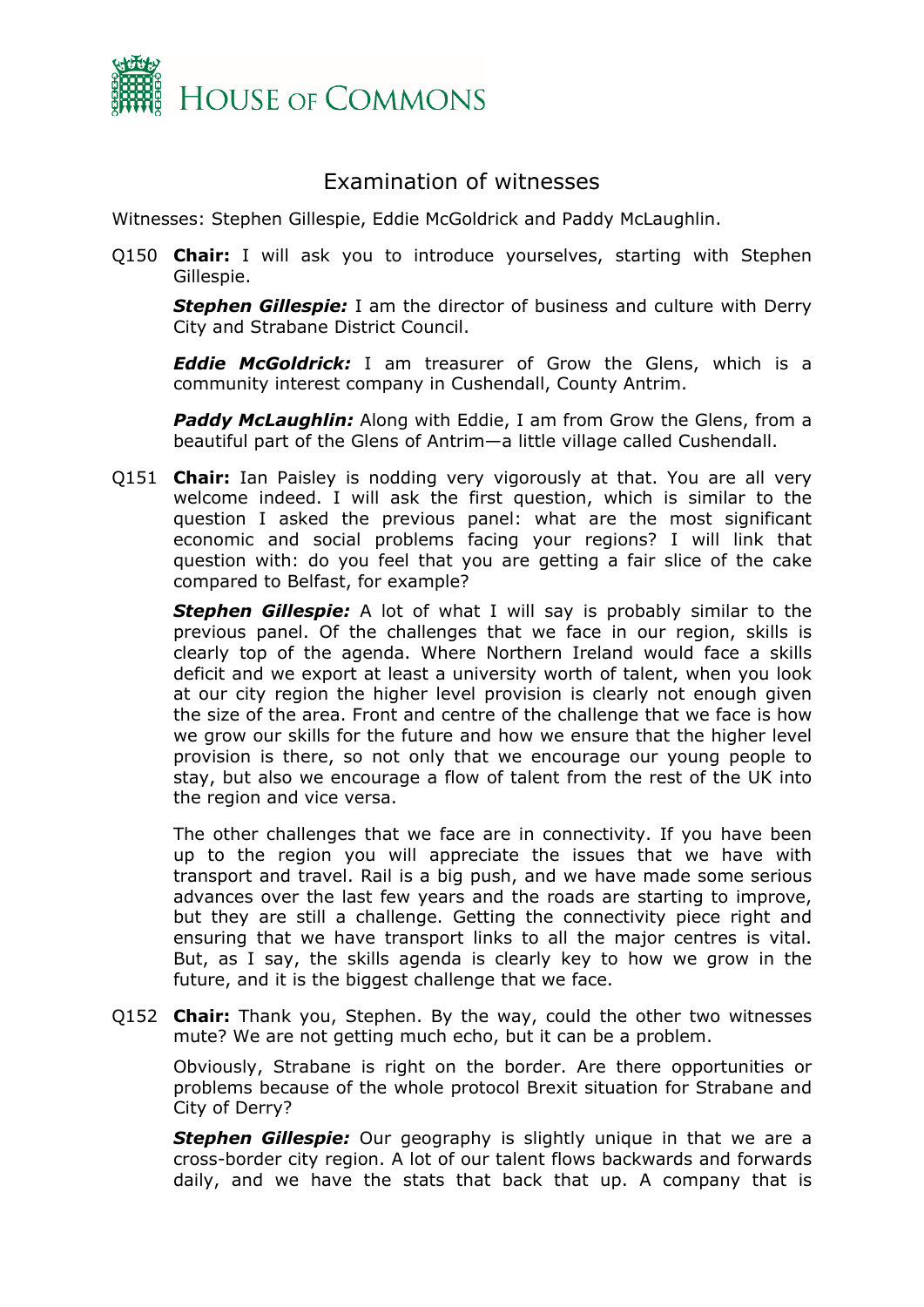

employing 1,000 jobs in the city will have typically 30% of its employees coming from Donegal and vice versa. That flow of talent constantly across the border would have been of initial concern, but clearly our economies are linked and anything that affects that flow of trade would affect the regional economy. At the minute those issues are there, and we have to deal with them, and business is finding a way to do business, but it is clearly a concern.

*Eddie McGoldrick:* The issues that we are addressing are in the area of skills, although we find that the educational underpinning in the area is very strong. It is how we get the right skills and bring them forward into meaningful jobs. Grow the Glens has been involved in coding classes in primary schools and the local secondary school for both pupils and teachers, so that we are starting to prepare the ground to grow the skills that we seek and need going forward. In our digital hub we have opportunities to create very high quality jobs, but they need the skills. Unfortunately, there is a vicious circle here where if you don't have the jobs, you don't have people taking homes in the area and you lose the skills. The district starts to hollow out and get into a vicious downward spiral.

Where do you break that circle? We have tried to break it with skills and then move it on to jobs. Housing is not our remit, but those are the areas that we are concerned about and why we have been working on this for five years.

Q153 **Chair:** We hear often that the education system in Northern Ireland is very good and delivers very good outcomes. Are these skills problems to do with the abilities that some of the students may have or is it the choices they are making at school, the advice they are getting from careers teachers or from friends and family or businesses not going out to engage with students when they decide which A-levels to take or whether not to go to university but get into an apprenticeship?

*Eddie McGoldrick:* We are fortunate within our committee that we have a senior ex-educationalist who was deputy chief inspector of schools for Northern Ireland. He is very clear that it is a multilayer problem. We need to have schools providing skills and businesses providing schools with clear indications of what skills are needed. Also the FE colleges play into this along with the universities. We have had very useful engagement with Northern Regional College. It has done a facility now to provide us with outreach classes when we get our digital hub built, and it is the interlocking of the education system with the requirements that makes it effective.

The skills requirements change over time—subtle things change over time. In your previous panel you talked a lot about cyber-security. You can't become a cyber-security expert unless you understand coding and you learn coding very early in schools these days. Cyber-security will morph into something else in a few years. It is having that interlocking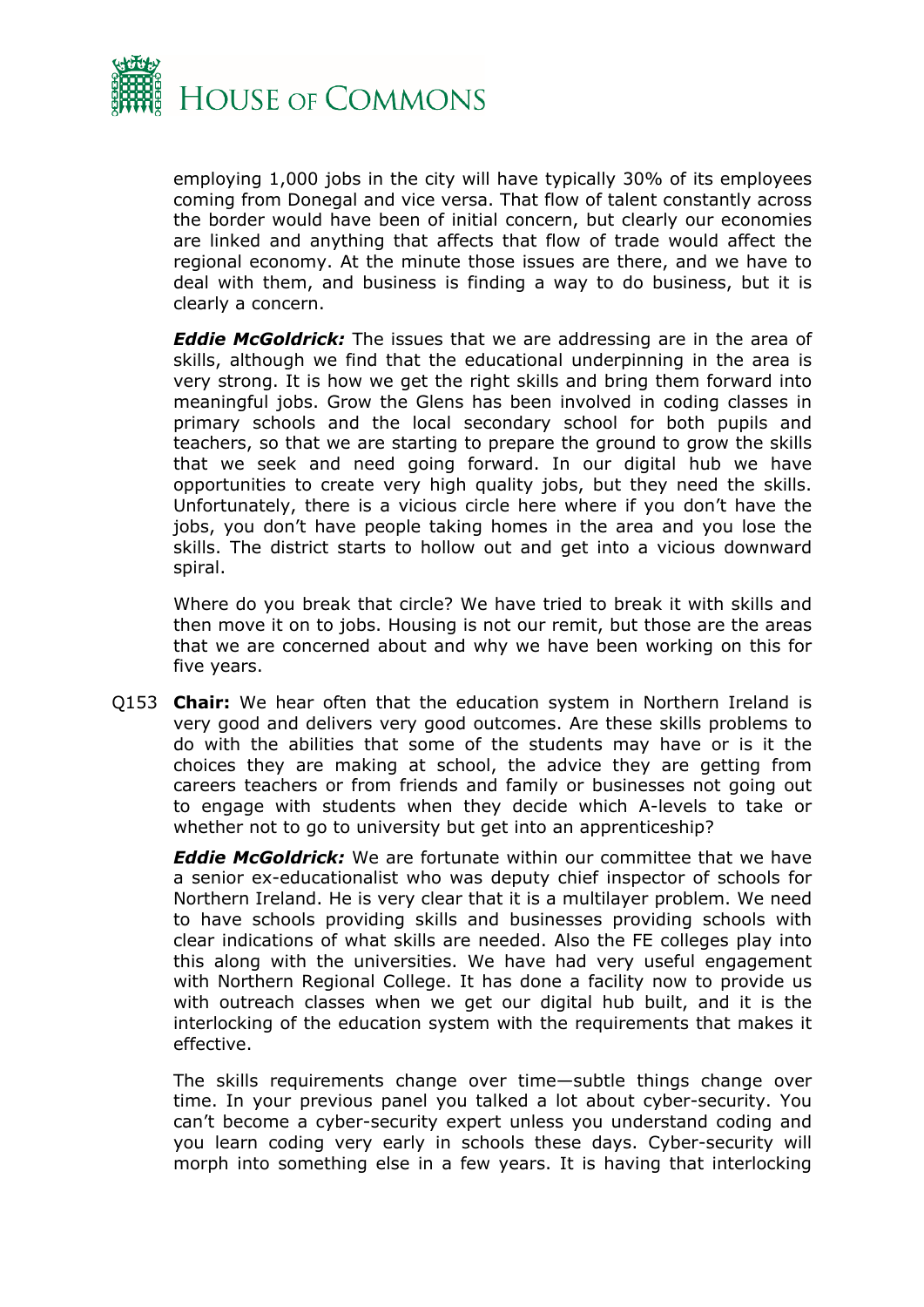

between the schools, the colleges and then you get the skills focused on business.

*Paddy McLaughlin:* Following on from what Eddie said, I come from the community angle here, and I see the issues and the opportunities in our small rural community. We are about 18 miles from the Mull of Kintyre in Scotland, and we have a big stretch of water between us, so our hinterland is the water—at least 50% of it. We need to create jobs in our local area to sustain our village, our schools, our shops. We also have a very large diaspora of people spread throughout the world who are very keen to develop jobs back in the Glens of Antrim, and if we can get the right facilities to facilitate that, we will enrich our community. Thankfully it is a very strong, inclusive, vibrant community here, but we want to keep that. I think it would work very well in parallel with what our Belfast colleagues are trying to do.

Q154 **Ian Paisley:** I welcome our panellists today. My questions are principally for Eddie McGoldrick and Paddy McLaughlin. The Glens are both a gateway and a heartland, so they serve and have a significant potential for the people who live there and for visitors to the area. Eddie, I will ask this first. As a social enterprise, what other ultimate challenges do you face? If you had a blank sheet of paper for a wish list, what would you put on it to make significant changes?

*Eddie McGoldrick:* We have a couple of strengths as a social enterprise. We benefit from energy in that there is real passion and commitment to do what we do. We can be incredibly agile and much more agile than larger businesses or institutions. We also have the backing of the people. We undertook a survey of the local community to get support for our digital hub, and it was very clear that people wanted it and would use it.

If I had a blank sheet of paper, what I would write at the top of it is "small is valuable". There is a tendency for people to think that only large projects and large institutions are the way forward. Small can grow very quickly and one of the things we have been keen to push on our project is that what we have learned we are more than happy to share. Social enterprises are not like businesses. I run other businesses. Other businesses compete; social enterprises, by their definition, collaborate. It is in their absolute DNA. That gives you the opportunity to replicate, which is good. Large projects tend to be eye-catching and bring problems of governance, transparency and communication, all of which were discussed very comprehensively in the previous session.

You can grow big things from small acorns, and we are very keen that this Committee understands that the mechanisms favour large. Invest NI likes big projects, committees like big projects to review, investors like big schemes, and that is not necessarily the only way forward. We need centres of excellence in medicine, and you are not going to build that in the Glens of Antrim necessarily, but there is no reason why people in the Glens of Antrim can't contribute to that. If Covid has taught us nothing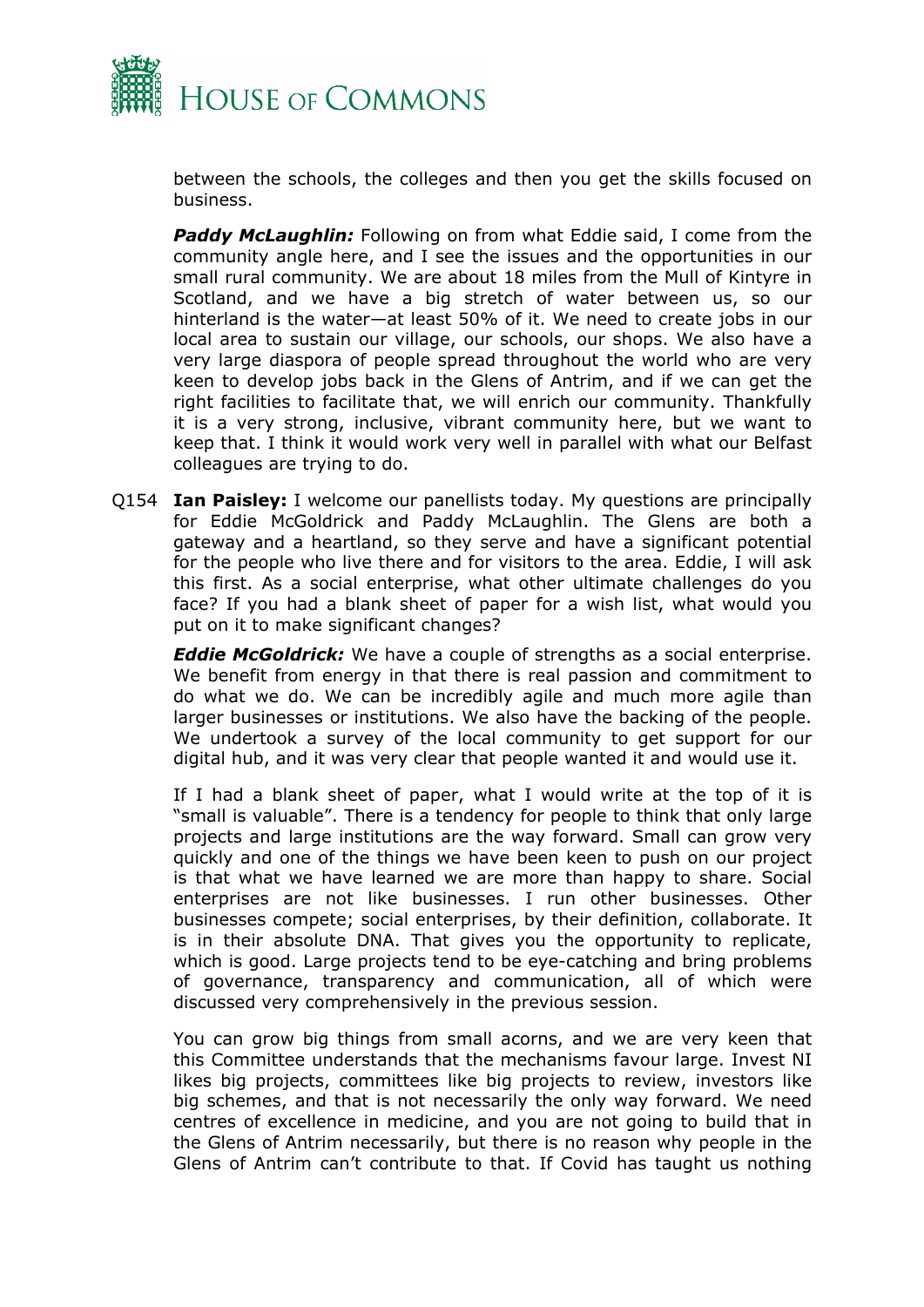

else, it has taught us that dispersal is a very strong attribute and you disperse small.

Q155 **Ian Paisley:** I assume that digital connectivity is absolutely crucial for that. It is like the upgrades to allow the connectivity to flow and the dispersal to work.

*Eddie McGoldrick:* Yes, and that is why we chose to use the ex-PSNI barracks because there is very good digital connectivity. That is moving forward across Northern Ireland with Strabane and so on, so that is great to see, but Covid has taught us that without it people are completely disenfranchised.

Q156 **Ian Paisley:** I know they have the Strabane link to about 7,200 homes in County Antrim and the Glens area that previously had not been connected, which I know is making a difference and people are noticing that. Paddy, the same question to you—I don't need to repeat it—but you have a wish list opportunity here.

*Paddy McLaughlin:* We have already created about 10 home-working jobs here, but this is a repeatable model, as Eddie said. I would love to get this into all the villages in our Coast and Glens area. I think we have a very good model. We designed this before Covid where we knew that with home-working jobs people would get tired and want to engage with other people. I think that people are tired of working at home now and we need to have some kind of a hub to bring people together.

My wish list from a funding point of view is that we need to be involved more closely with the funding agencies on a co-design basis, not merely as applicants for funding. It is ironic that with the biggest role in the success of the economic development of any of these things, we are probably the last people to ever get involved in them. I think a lot more could go on, a bit more joined-up with Government Departments and trying to get Departments to have a timescale to come back to us. We have ticked all the boxes, we have got our proposals all done probably a year ago, but then you don't hear anything back, so you don't know if you are successful or not. We have applied for one fund, but we don't know about a second fund, and at the end of the day we are all volunteers—busy people in our own lives. We are trying everything here to move this forward for our community. I think we need Government to be a bit more joined up.

Q157 **Ian Paisley:** Paddy, just to make the point, 10 jobs in a village in a remote rural location is significant. Some people lose sight of the significance of that number in a small area. Do you want to say something about the jobs that have been created?

**Paddy McLaughlin:** We have aligned with two major companies. Going back three years ago when this international company visited us, it wants to place jobs in rural areas. It is very expensive to do it in cities and they want to be in the rural areas. They want to have that type of people employed, and I think our model works very well in the whole of North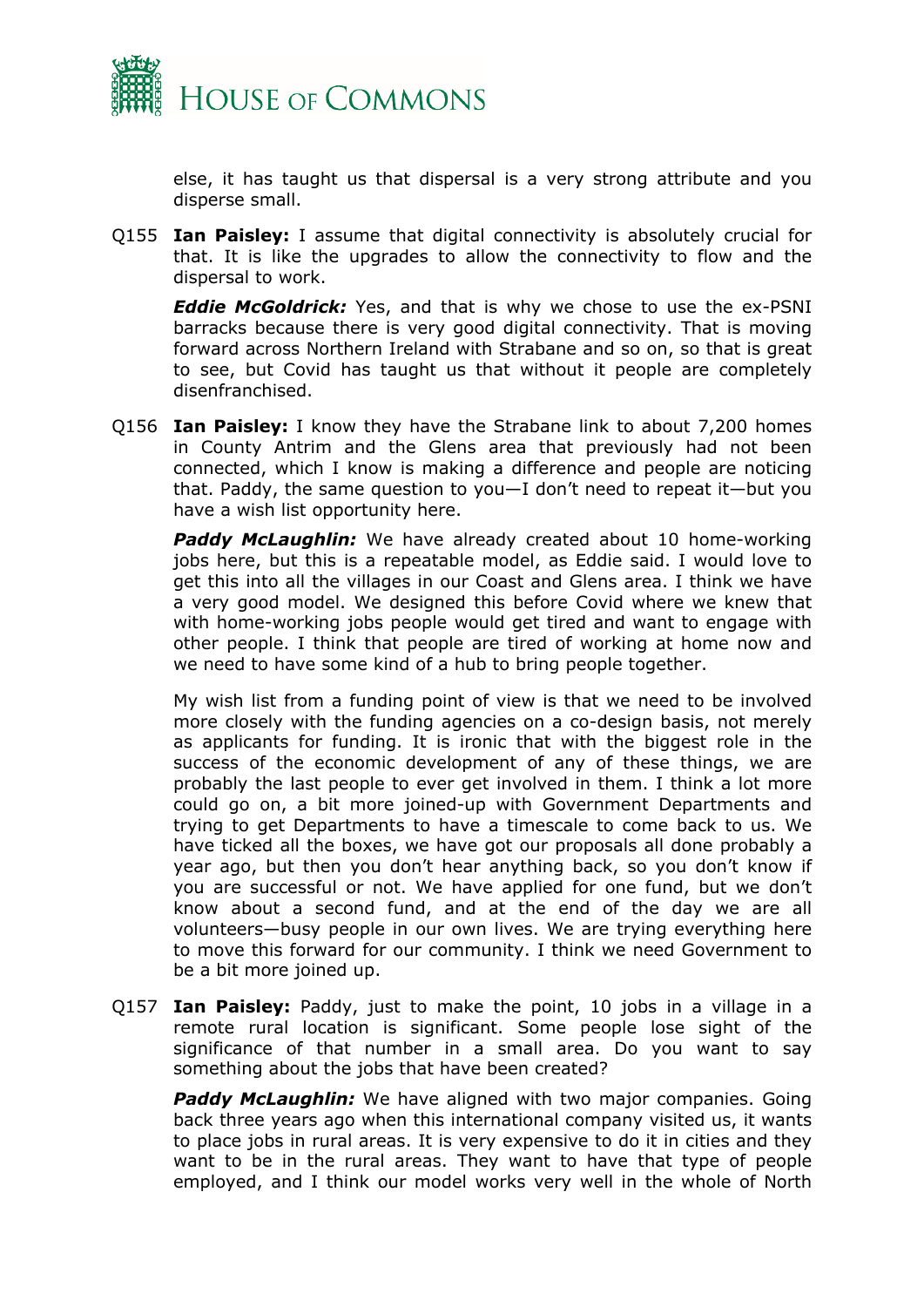

Antrim. One of those companies today is looking for about 100 workers. If I had the facilities, I could put 30 jobs in here or elsewhere. That opportunity will pass us by if we have to wait another two, three, four years when Government aligns to try to help us. I think that is a big issue and a big opportunity.

*Eddie McGoldrick:* I want to pick up the point you made in the previous session about the quality of jobs. These are not zero-hour contracts. These are jobs where people have flexibility, but they have commitment from the employer. They are full-term contracts. They are also jobs at varying skill levels, including recruitment jobs, financial jobs, and also we have an opportunity with another blue chip company that wants to place very high-end IT jobs. Again, you learn lessons from everything in life. Covid has shown us that with the right technology and the right skills people can collaborate on a very dispersed basis and move organisations forward. Key to that is agility and Government Departments are not agile. I am sure there are reasons for that, but they are certainly not agile.

**Ian Paisley:** I think that is a frustration of politicians across the piece here every day. The fact that it is here now we can use it as evidence again and make the point to Government, so thank you, gentlemen.

Q158 **Chair:** I should probably know the answer to this question but are there LEPs, local enterprise partnerships, in Northern Island? We have quite a successful one in my part of the world that engages with business and deploys Government funding in quite an effective way. Stephen, do you have something like that or something that does that?

**Paddy McLaughlin:** Yes, Chairman, we do. We have enterprise boards here. I sit on the board of Causeway Enterprise—I am a director of it. We have about 160 small start-up businesses very successfully doing what they do, developing, nurturing talent and outgrowing some of our facilities. I see this as a spinoff of the same type of opportunities.

**Chair:** That is very encouraging. I am sure there will be more roles for them to play.

Q159 **Mr Gregory Campbell:** Welcome to the panel. My question is aimed at all three, but I will start with Mr Gillespie, given that the other two men got the last round of questioning. On the issue of the European structural funds and the fact that we have moved on beyond that now, where do you see the make-up and the targeting of projects that would have been aimed at the structural funds had they still been available but now need to be targeted elsewhere? That is the first question.

*Stephen Gillespie:* There are aspects of the structural funds that we would like to continue. ESF has been very successful in skills and how we work with community groups and develop that side of the economy. We are very conscious of how we work with Government to replace those funds and how we work from there. We are also working as 11 councils to look at our response to Invest NI and what could be the future and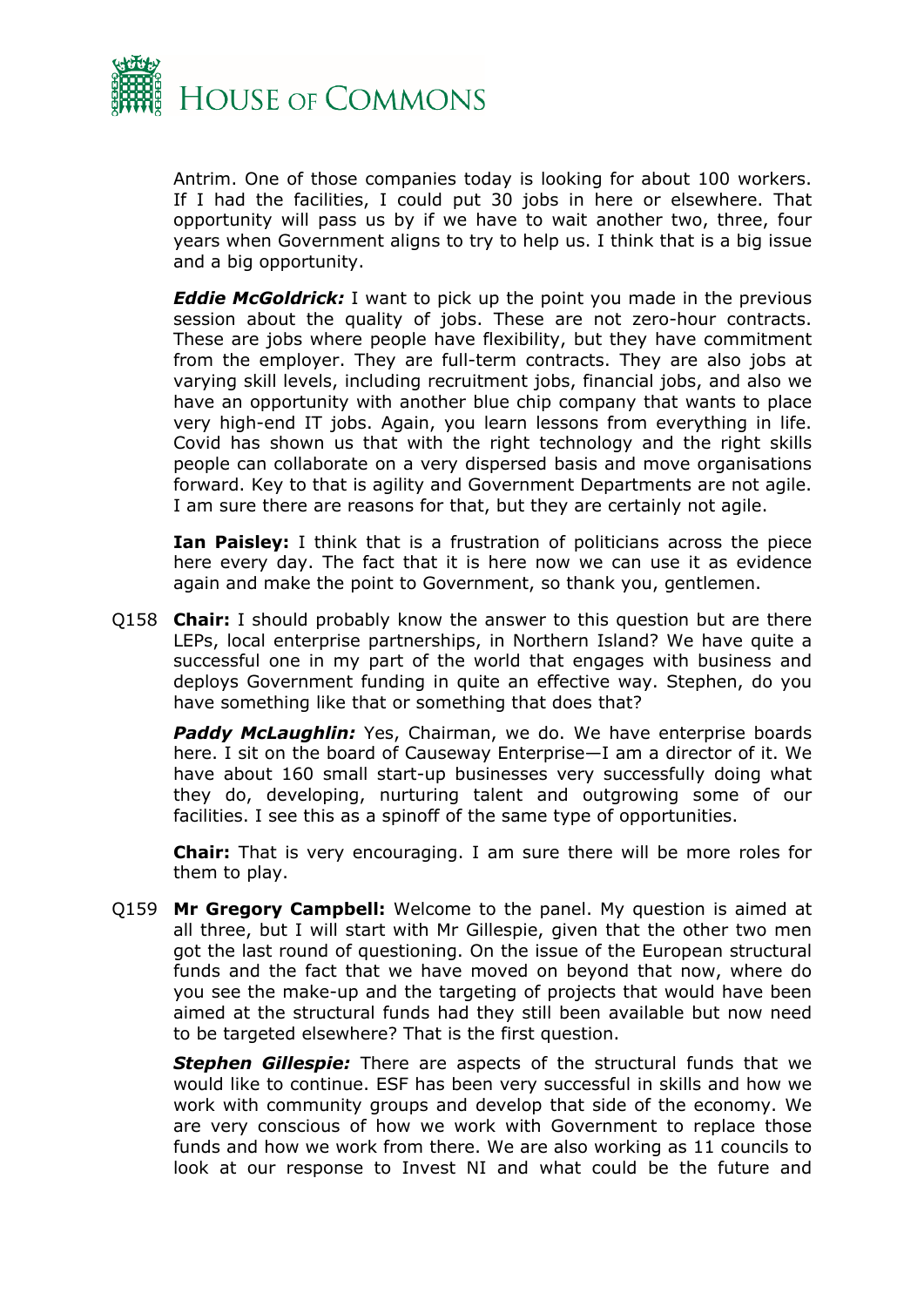

potential of the funding and how councils could play a lot bigger role. We feel that there is a lot more that we could do—and that goes across all 11 councils—and we are working on a terms of reference and a strategy that we can present to Government to say, "This is where we feel we can play a bigger part; these are where possibly the funding could be different and could achieve different outcomes."

We have talked a lot about skills and there are two aspects to the skills. There is the higher end, and there is no doubt that the city deal that I am involved in, the Belfast Region City Deal, is targeting the well paid, higher quality jobs, but we also have a skills deficit at the bottom, and we have to make sure that all boats rise. We have to ensure that the people who are not at the higher end of skills have opportunities to get pathways to employment. That is where ESF was very successful and where I think councils can play a much bigger role going forward in designing the funding and working with Government, as the levelling up will start to develop in the next round of funding and so on, to ensure that those are addressed as well as the higher end, quality jobs. That is where I see our role.

*Eddie McGoldrick:* The point I want to make first is that I am not an expert in funding. That is not our contribution, but the observation I will make is that we see new funding opportunities emerging. We have benefited from the Community Ownership Fund, and we are eagerly awaiting the levelling up funding opportunities coming up. The previous arrangements were a well-worn path that people understood and one of our concerns is that these new opportunities spring up, but they become like a thicket that nobody knows how to navigate their way through. The difficulty is that the bigger players and the better organised profit from that and the less well organised or less professionally supported will suffer from that.

We also make the observation that we should learn from some of the good aspects of the previous funding arrangements where they focused on local, and they were very keen to see locally based organisations being developed and grow. We see elements of that in the White Paper. We had Minister Conor Burns down with us a few weeks ago and he was very clear about that and was challenging us to make sure that we were prepared for that.

Our position, Mr Campbell, is that we are ready for that challenge. We have to wait and see what comes out because we don't have the clout to influence the shape of those funds, but we do know what works and those are our observations.

*Paddy McLaughlin:* I think with some of the EU funds—and again I am no expert—there was more emphasis on the rural areas. In the Glens of Antrim we have other aspirations about linking more with Scotland from a tourism point of view. There are lots of opportunities there. I am very unsure how at this point in the Levelling Up Fund we would try to go for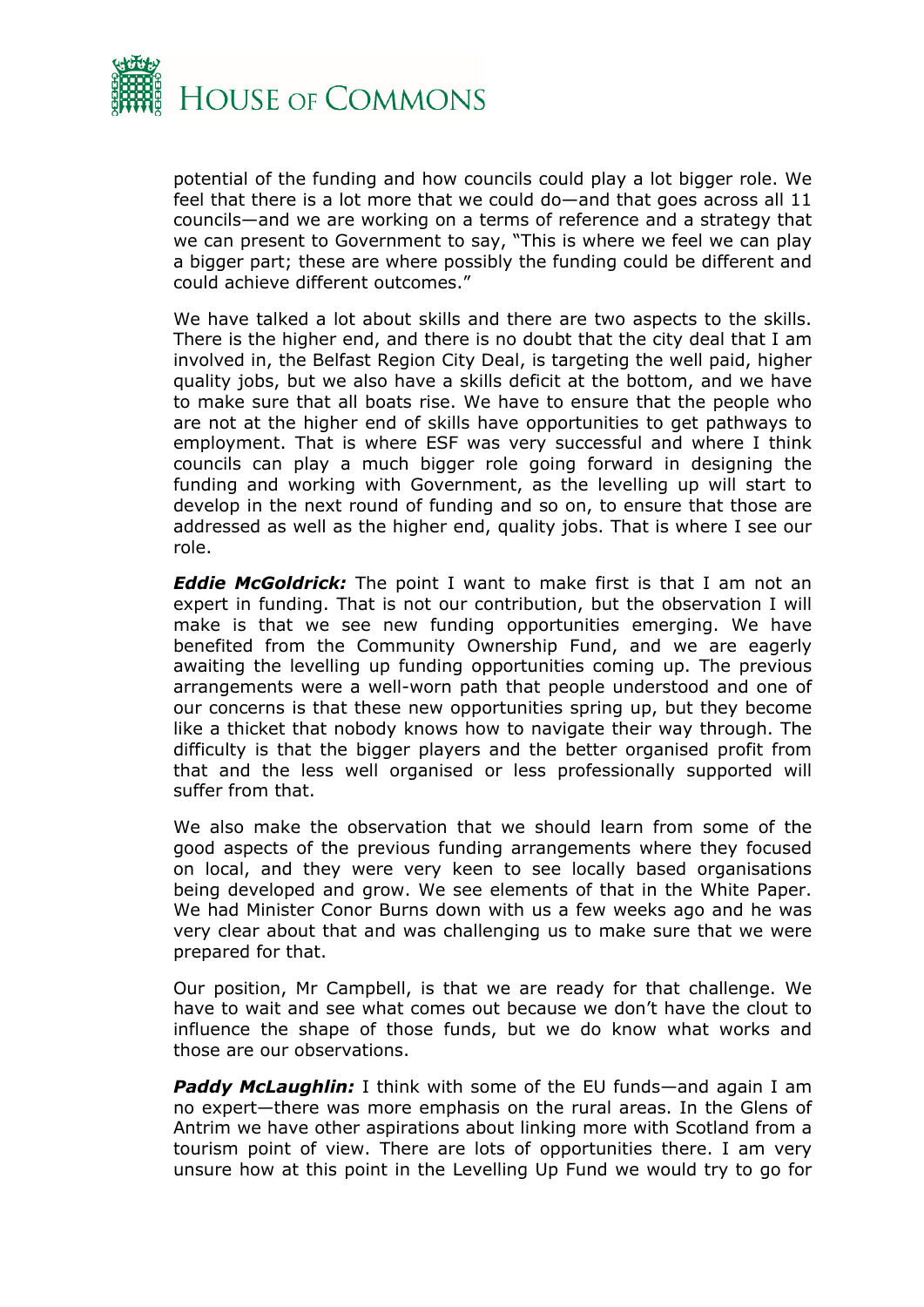

those funds whereas I think there was a more trodden path in the past through the EU funds. I am really unsure where we will go forward with that.

Q160 **Mr Gregory Campbell:** A final question to all three. They say all politics are local and in Northern Ireland there is quite a few people who think that the further you get from the wider Belfast area the bigger the chip gets on somebody's shoulder, particularly about funding and unfairness and allocation, but setting that to one side—

**Chair:** You could read London for that as well.

**Mr Gregory Campbell:** You could, yes, and I also hear across the western world. A couple of you mentioned the business of the Levelling Up Fund. Particularly talking about either the Glens of Antrim or Londonderry and Strabane, the north coast and the north-west suffers in that they seem to be in the shadow of the greater Belfast area population and so on. I don't know if you heard the first panel when I drew attention to the lack of levelling up funding that came to Northern Ireland compared to Scotland and Wales. Are you able to examine and analyse why we felt we came so far short, given how well Scotland and Wales did on the first round and then hopefully not repeat the same mistakes in the second round?

*Stephen Gillespie:* We were successful with all three projects that we put in as a council.

**Mr Gregory Campbell:** The chip on the shoulder maybe got a bit smaller there.

*Stephen Gillespie:* We were pleasantly surprised with that and so we have three fairly significant projects to deliver. I think the key to that and why I believe we were successful is that we have always as a council developed projects regardless of where the funding stream was coming from. That might sound odd, but we have invested in how we develop those projects—community-based projects, wider infrastructure projects or council projects—so we are ready with outlaying projects when opportunities arise such as the funding that happened. It was a tight timeframe and it pushed us to get the applications in, but we had three projects that were very ready. We are already working on whatever the next round of funding is and we will put in significant numbers of projects to get funded.

If you are asking how Northern Ireland can be more successful, we have to be ready, and it is not a matter of responding once the terms of reference come out or the applications open. We have to get ourselves in a much better position to be ready to apply. That is key for us, and we have always tried to do that as a council.

Q161 **Mr Gregory Campbell:** Why do you think some others are not as ready?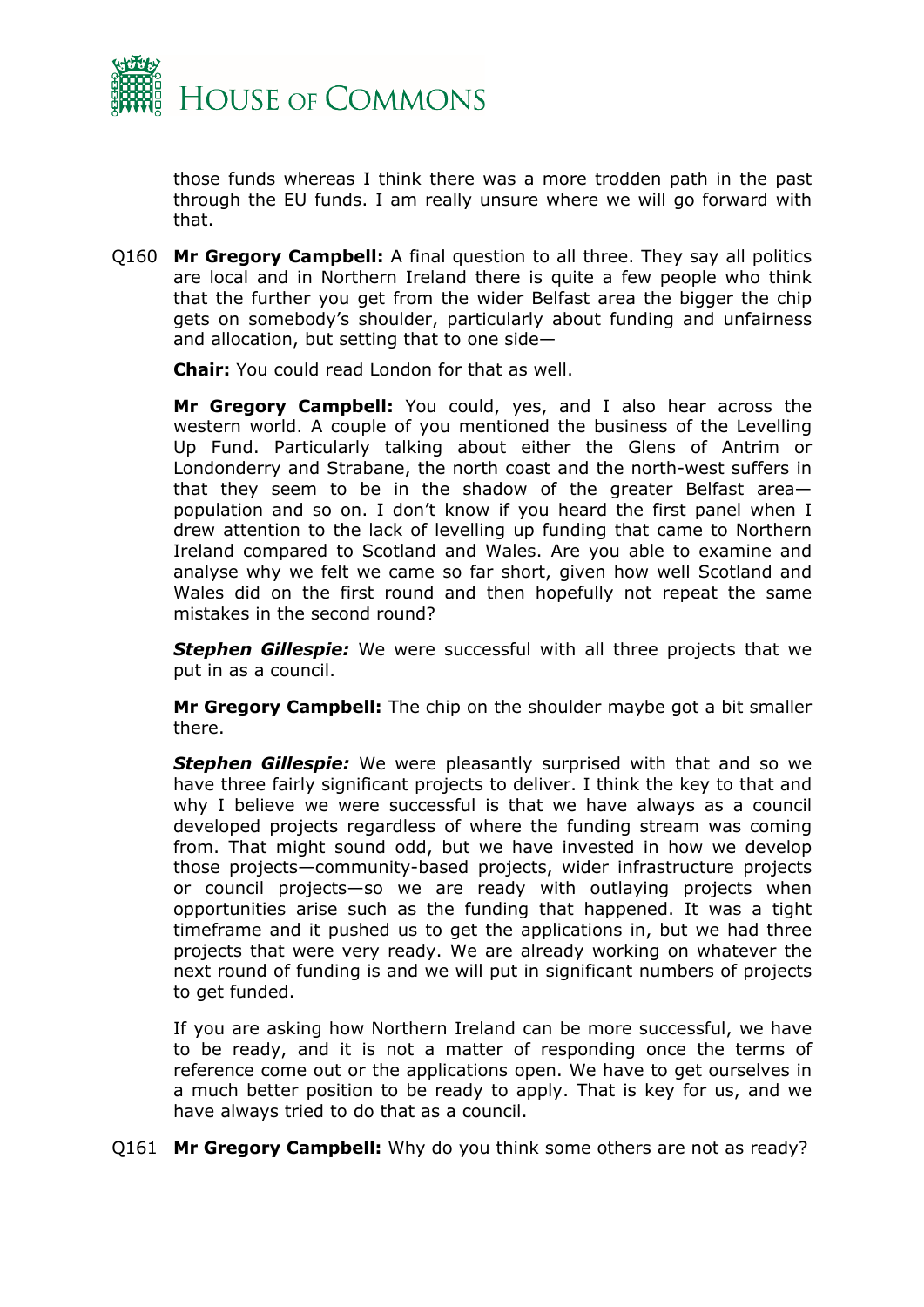

*Stephen Gillespie:* There is a risk in it, and I think that our councillors are up for that risk because they recognise the underinvestment in the region. Therefore, we have to be a bit more willing to put our own money in to develop these projects, to put our own expertise in to do that. That is a risk because sometimes you could be criticised for spending money and the project never happens or you create an expectation in the community that something will happen and then nothing happens. It is clearly a concern for all elected members when you are doing that, but if you are up for that risk and you share that risk and you take it, there are rewards when the opportunities are there, so it is recognising that.

The public sector is not very good at that. Eddie mentioned how slow it can be perceived as at times. We are not risk takers. We have got public money and we have to make sure that it is accounted for and is properly managed and that the governance structures are there, and we can stand over it with transparency. But if we are prepared to take those risks to get ourselves in a position to be ready, I think the rewards are there.

**Mr Gregory Campbell:** Mr McLaughlin and Mr McGoldrick, do you have anything to add to that?

*Eddie McGoldrick:* We have been successful with the Community Ownership Fund, and we are also seeking support from Invest NI and to participate in the growth deal in Causeway Coast and Glens. It is difficult for us with the new funds to have the foresight and understand that they may be coming.

I take on board what Derry and Strabane have done where they have positioned themselves and taken a risk position and got ready in anticipation. That is a lesson that we learned by reaching out quite early on to various funding sources. Our frustration now is having secured the Community Ownership Fund, we are having real difficulty getting traction with the growth deal and Invest NI. That is a frustration, but we learn from these things. We are resilient and adaptable, and we will learn how to play the new game as the new game emerges.

**Paddy McLaughlin:** We have an oven-ready deal sitting here and we have had now for quite some time. If we could just get a bit more joined up passion and energy from the different Departments to drive this on before we lose the opportunity. As Eddie says, we are just trying to deal with the different boards and the different bodies, and hours and hours and hours of endless meetings go on. If we get a bit more co-design between the different Departments it certainly would be very helpful for us on the ground here as volunteers.

Q162 **Stephen Farry:** Picking up where Gregory left off, hopefully people are listening in to what we are discussing today and taking note of what is being said—I say that with some degree of optimism. Starting with Paddy and Eddie, you mentioned co-design and if you had a blank sheet of paper to design these new programmes, what areas would you want them to be prioritising in terms of particularly the skills base in your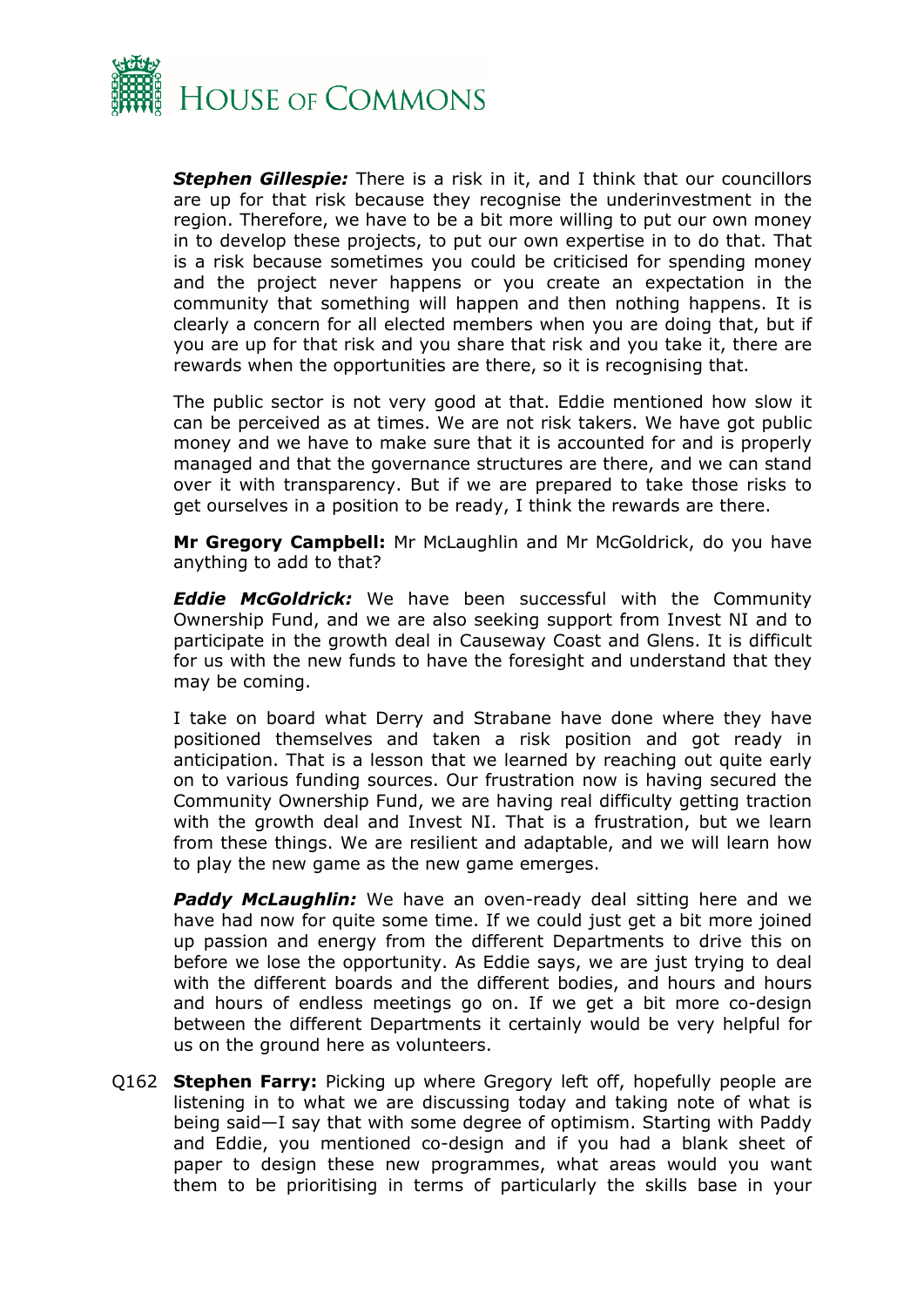

#### area?

*Eddie McGoldrick:* I will lead off on this one. We have already referred to our digital hub and the skills around that to do with STEM and coding and so on, so we have explained that. We also have the maritime hub, so we have very successful boat-building businesses and maritime services businesses that we want to grow on, and they bring in engineering design skills and construction and fabrication skills, which is a broader base than purely IT skills.

That, in conjunction with providing tourism-based services, extends the scope even further, because you are then into high-end tourism products that can attract another group of people whose skills can be developed in that area. All those things go together because you want to have a skills base that is broad at the bottom and reaches very high. But it is the breadth at the bottom that adds the economic activity just as much as a handful of PhDs.

**Stephen Farry:** Paddy, is there anything you want to add or are you happy with Eddie's answer?

*Paddy McLaughlin:* I think Eddie has covered most of that.

Q163 **Stephen Farry:** Let me turn to Stephen on the same topic, but in doing so could I ask you to comment on the levels of economic inactivity in the north-west, that at times have been at the highest levels in the UK? Maybe talk a bit as to how that is a particular skills and labour market inclusion challenge and how you would foresee some of the new programmes coming along, trying to provide assistance in that regard.

*Stephen Gillespie:* You touched on the stubbornly high levels of economic inactivity, and I have always been concerned. We have had success in that area where we have looked at pathways to employment where we have provided paid employment for periods of time. But those programmes are costly, and we have developed that up as part of our city deal. It is not funded as part of the city deal because clearly it is about infrastructure projects, but we are very aware of that community works-type programme and how on one level it is very costly but on another level we know it works. That is something we want to get funded and that is where we will be targeting, when appropriate, where there is a scheme open that will double fund that activity. That is a concern and something we are very conscious of and something we very much want to address, while at the same time working with the university to grow the university, to grow the skills there and to work to maximise the research and innovation projects that are front and centre within our city deal.

It is about ensuring that as we develop the region—it is a very exciting time to be in the region—the level of funding that is now available from the city deal, but also from levelling up and others, means that we can start to plan and do things that we probably aspired to before but could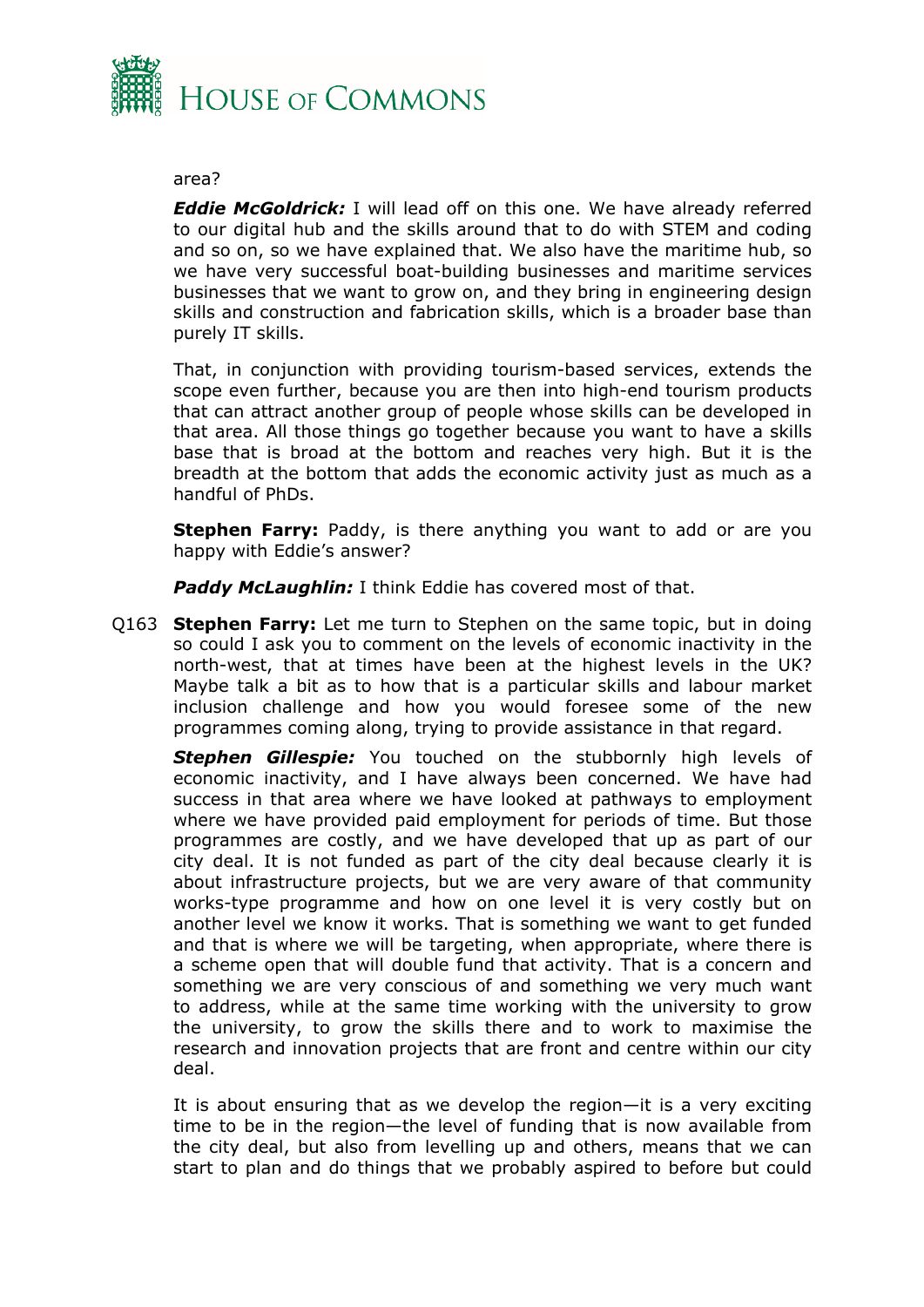

not deliver. But we have to make sure that, in doing that, we tackle all those difficult problems and that we ensure the skills are appropriate. That is where ESF has been key in the city, and we are very conscious of how that will be replaced going forward.

How do we make sure that level of economic inactivity does not stay at that stubbornly high level, because otherwise we would not have succeeded? We would have succeeded to a point, and I was conscious of the metrics that were asked of the previous speakers. That might not be measured within the city deal but it is something we will be uniquely measuring and making sure that as a council we drive all those initiatives for all the people, not just the higher-level, well-paid jobs.

Q164 **Claire Hanna:** My question is to Stephen about the Derry region deal, but it has been interesting to hear about Grow the Glens and just selfhelp in regeneration at its best. Stephen, to the best of your knowledge, what is the progress of the Derry City Strabane deal and have the right priorities gone into the heads of document, and do you see any major pitfalls in the strategy or the delivery?

*Stephen Gillespie:* If I tackle the second question first: is it the right projects? Where we were very lucky—and when I say lucky, we deliberately put community planning front and centre of the new council—from the very outset our elected members were very keen that we went out. We engaged right across the city and district, because we are very conscious that we have a city within a rural region and we cannot just concentrate on one or the other, to the detriment of the other. We have to make sure we help all our smaller settlements right around the city.

The community planning process spent hours and hours and thousands of engagements right across to develop what we call our strategic growth plan. Our city deal flows directly from our strategic growth plan so every project we have within the city deal has already been consulted on, talked through and worked up with all the consultees. Therefore, we were able to say with confidence that this is what this region wants.

The other thing we recognise is we call it only a start. The strategic growth plan is the ultimate mothership of all the strategies we want to do, and it is not all funded. Therefore, we can have a suite of projects we are ready to pull out when other funding opportunities become available.

How do we take that from there and grow within it? Within those deals and where we are at this point in time is we are working up the outline business cases for all the various projects. We have set ourselves an ambitious target to have those ready, at least first draft, by the end of March, but that will probably bleed into April. That is working with our partners in the university. That is working with our partners in the Western Health Trust and the council itself and right across all the various Government Departments there are regeneration projects in there, there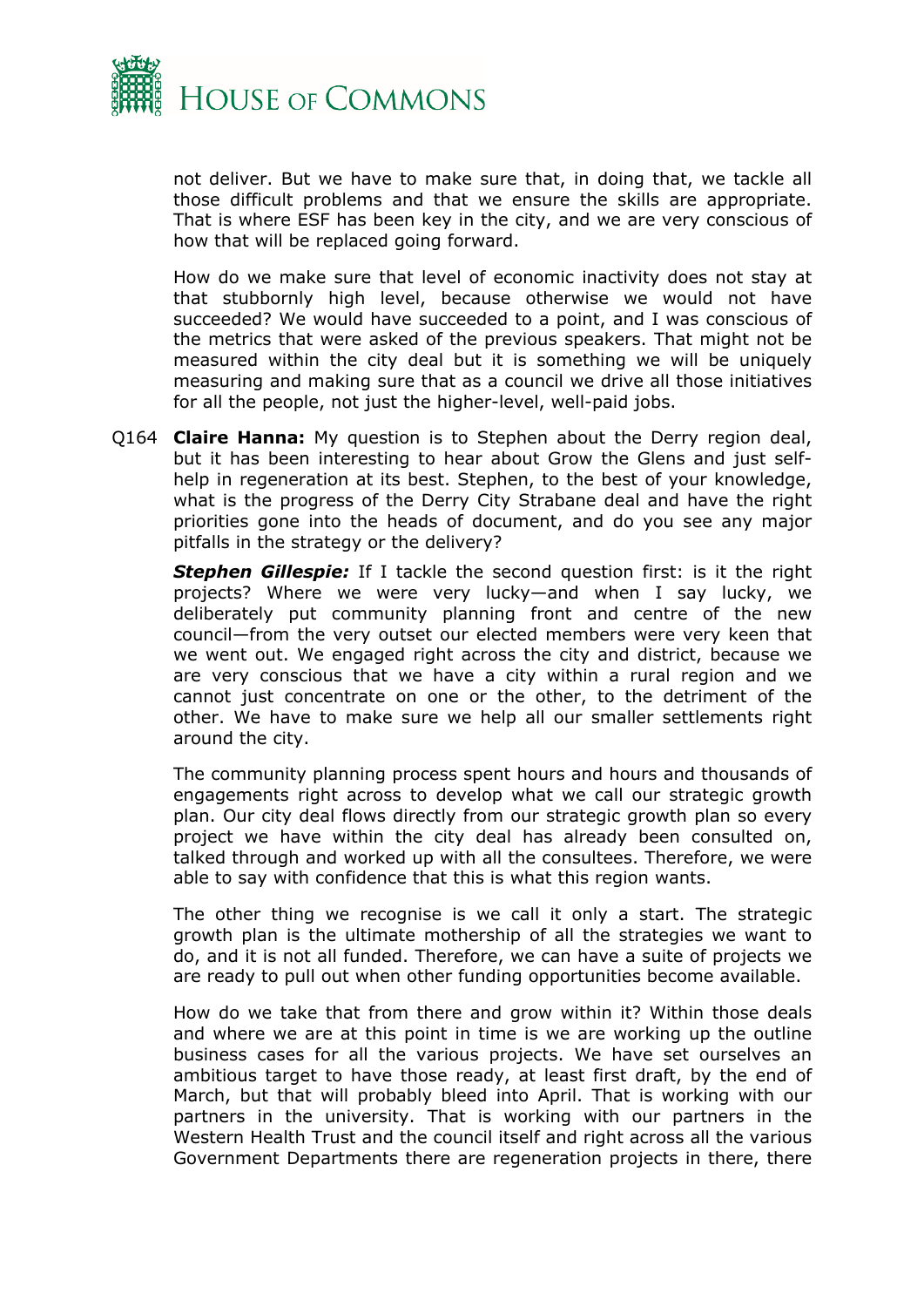

are tourism projects and all those have to be worked up. At this stage that is what we are working on.

There are a number of those projects within that suite of city deal projects that are much more advanced than others. Two in particular I will pull out are the graduate entry medical school that is already started to be up and running in a site within the university, and part of the city deal will fund a new state of the art building for that project. The other one that is ready is what we call our DNA project, our maritime museum project on Ebrington, and it is at full business case. We have already had a degree of flexibility to push those on ahead of all the other projects, provided we do it within the overall funding envelope that we will have next year.

That is very encouraging, and it means while we work on all the outline business cases, while we push all the various things through—some of them are at different stages than others—we will be able to show projects on the ground, we believe, within the next year or so, and that will show visible signs of progress and allow us to develop the other projects in behind. We believe we are in a good place. We are working very hard with our Government colleagues to develop those up and get them on the ground so we can have at least a project a year over the next seven or eight years starting to be developed and built. It is an exciting time. It is challenging, but in a good way.

**Chair:** What is interesting is what we are not hearing. We are not hearing about bids that are unsuccessful, about wasted time and effort and energy put into bids that then do not attract funding. That is possibly a tribute to the quality of the bids that are going in but also getting the balance right between the amount of projects that can be funded and the amount that apply for that funding. Mary Kelly Foy, you have a question on foreign direct investment.

Q165 **Mary Kelly Foy:** It is your chance to show off. How attractive is Derry and Strabane as a destination for foreign direct investment? What is your opinion?

**Stephen Gillespie:** I would clearly say it is a wonderful place to do business. We have just been voted the second most attractive city in the UK for foreign direct investment and that is not a surprise to me. All the companies who have invested in the city over the last several decades see it as a wonderful example. Every single company that has invested in the city has reinvested within three years and some are into their third and fourth investment. A company like AXA, which came to the city initially as a fairly low-cost contact centre, is now into its third investment and those individuals have moved well up the value chain in terms of salaries, level of difficulty, their roles and what they provide back to AXA as a service.

I have always said that once we get people here we know we can keep them, and we know we have the talent and skills to do that. The difficulty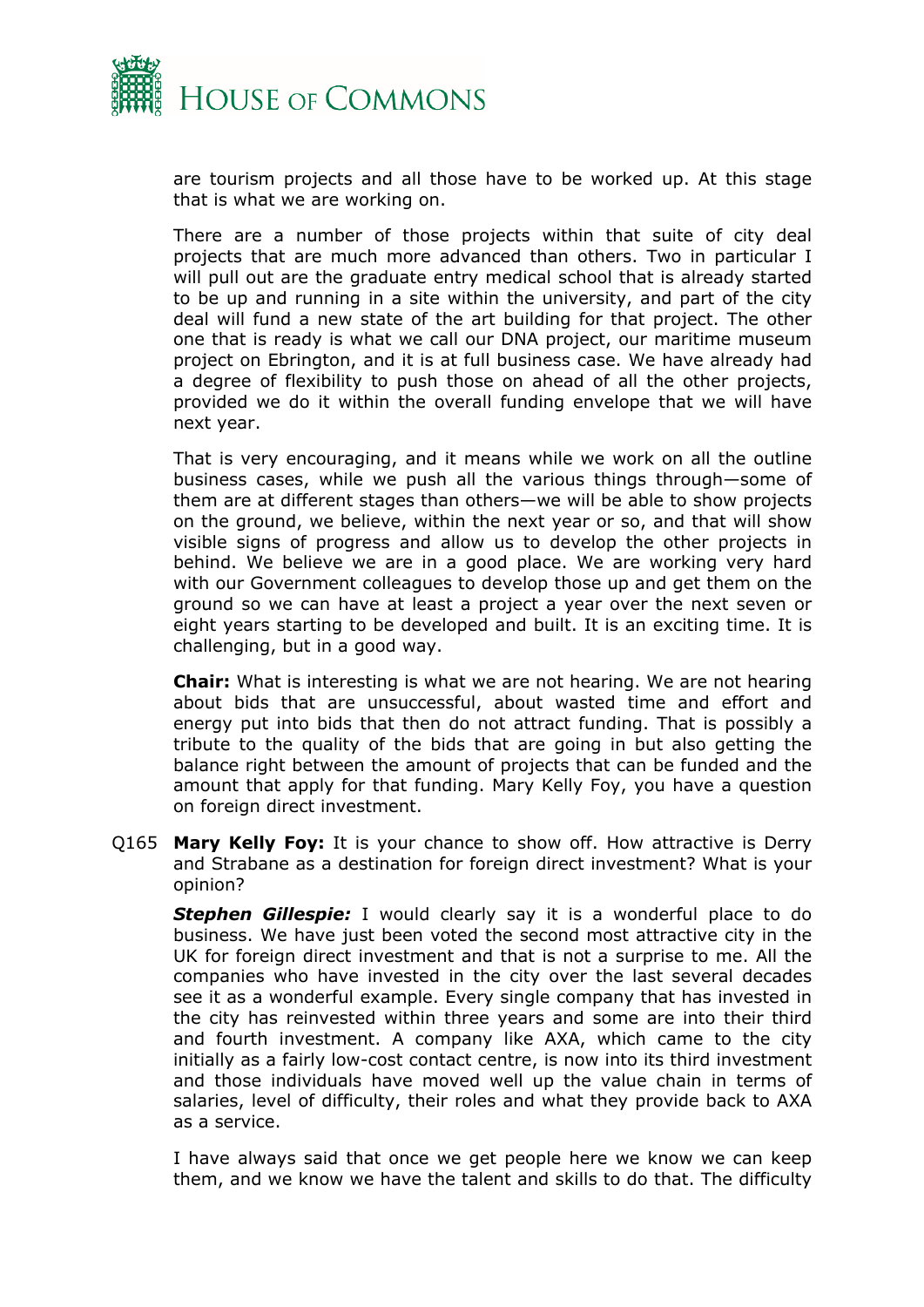

we have always had—the challenge, going back to the first question—is that connectivity piece. We have always felt, within the Northern Ireland context, we have been seen as a wee bit too far away, and that is not fair because the digital connectivity is excellent. When we sell into the States, we can show them in real time it is quicker to do business from the north-west to the east coast of the United States than it is to do business from the east coast to the west coast.

In terms of the digital connectivity piece, we have it, but that physical connectivity has always been a challenge, and it has always been a pull to pull those FDI visits to get people up to do it—because they are busy people. When they are coming in, they have short time windows. They need to see sites very quickly and sometimes we are perceived as being a bit too far away. That is something we consistently challenge with our colleagues in a good way, and we work with Invest NI to try to solve that problem and make it easy for business to do business.

Q166 **Mary Kelly Foy:** What do you see as the role of Invest Derry Strabane? What is its role in improving investment opportunities in the region?

*Stephen Gillespie:* That is a brand we work on within council. That is how we work with foreign direct investment companies. We make it easy for them to come into the city. We make it easy for them to do that. We are happy to work with companies and we have done. We have several examples where we have found their property solutions, if that is what they require. We have helped them find talent. We have helped them set up academies. The assured skills academy is a very well-respected model that when I worked closely with our colleagues in the City of London Corporation, for instance, they are very jealous of because we can do it back to our size and pace. We can do it very quickly with the regional college, with the university.

We have also worked specifically with industry to develop those academies outside the Invest NI model who would normally fund them. That is a key area of success in how we attract those companies in and how we show them we have the talent. Those academies allow for 12 weeks of training. It is basically like a long interview almost, and very often after the 12 weeks the candidates are taken in by the companies because they have had that success. That is how we work with companies to do it and we make it easy for those businesses to come in.

Q167 **Mary Kelly Foy:** What about the role of Invest Northern Ireland in attracting inward investment specifically to your region?

*Stephen Gillespie:* Clearly, Invest NI is the agency. It has the levers in terms of the grant aid and so on previously and hopefully going forward. We have to work very closely with Invest NI. We cannot attract a company in without ultimately working with Invest NI in doing that, and we work very closely with it. That is clear as to where our roles are. Any visits that come in, Invest NI will involve us in the visits and the council will do everything it can to encourage those companies to invest and vice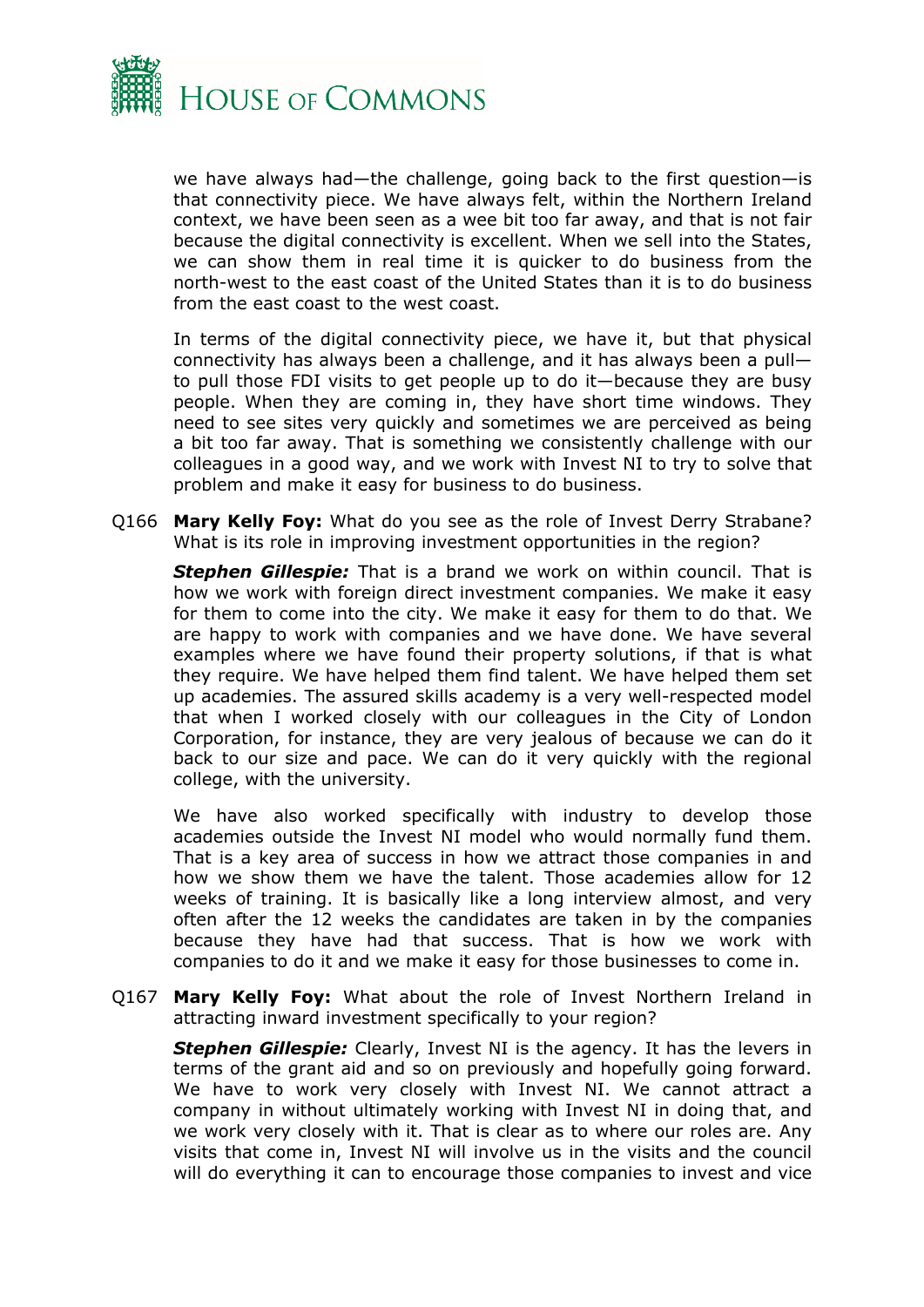

versa. If we get companies that are interested in the region, we will work very closely with Invest NI to secure them. We cannot do it alone. We clearly would like more, and we are always hungry for more, but that is just the nature of my business.

Q168 **Mary Kelly Foy:** To Paddy and Eddie, I have noticed the huge growth in the number of social enterprises in the last decade. I think they are a wonderful and very important model. Well done for all the work you are doing there. Like the others in the charitable sector, they are often at the bottom of the pile when it comes to support and investment. What is your assessment of the economic support that the social economy has received by Invest NI?

*Eddie McGoldrick:* Could I take that question first of all? I want to step back to the previous question and answer. We looked at a recent Northern Ireland Assembly question that looked at the offers on FDI made by Invest NI, comparing urban and rural constituencies. We see a 3:1 disparity in favour of urban versus rural, and when you look at it in terms of heads of population you see there is an offer of support for every 7,000 urban residents versus one offer for every 44,000 non-urban residents.

There may be some structural factors there, but that raises two questions. First, are we adopting the right model and offering the right opportunities? Secondly, if FDI is predominantly going to urban, what will we do to counterbalance that for rural?

To come back to your specific question, the point I would be keen to make is rural can have very high-value jobs. Rural can also support other agendas that are equally important; for example, the climate change challenge we have. The model we see in our village of people travelling to Belfast every day is not sustainable going forward in terms of climate change. The opportunities for rural diversification will be enhanced if other skills and job types appear in rural areas.

An example of this would be farming families. As children grow up in farming families, data skills can be applied in the rural economy and can be a very powerful way of diversifying and creating economic activity in rural areas by marrying digital skills with the rural skills. We need a bit more creative thinking, rather than, "Let's go and find a big factory and drop it in here. Let's go and find another big factory and let's find another call centre and drop it into Belfast or Derry." We would be pushing very hard for a bit more creative thinking. That is why we are calling for some co-design. Come and talk to us. Listen to what we are saying rather than wait for an application from us.

*Paddy McLaughlin:* These types of business models are just vital. They are key for our rural communities. My village will not be sustainable and then you will end up with other social issues in years to come if you cannot have affordable housing but, secondly, jobs, which is just so important. I see it here every day where our local shops are closing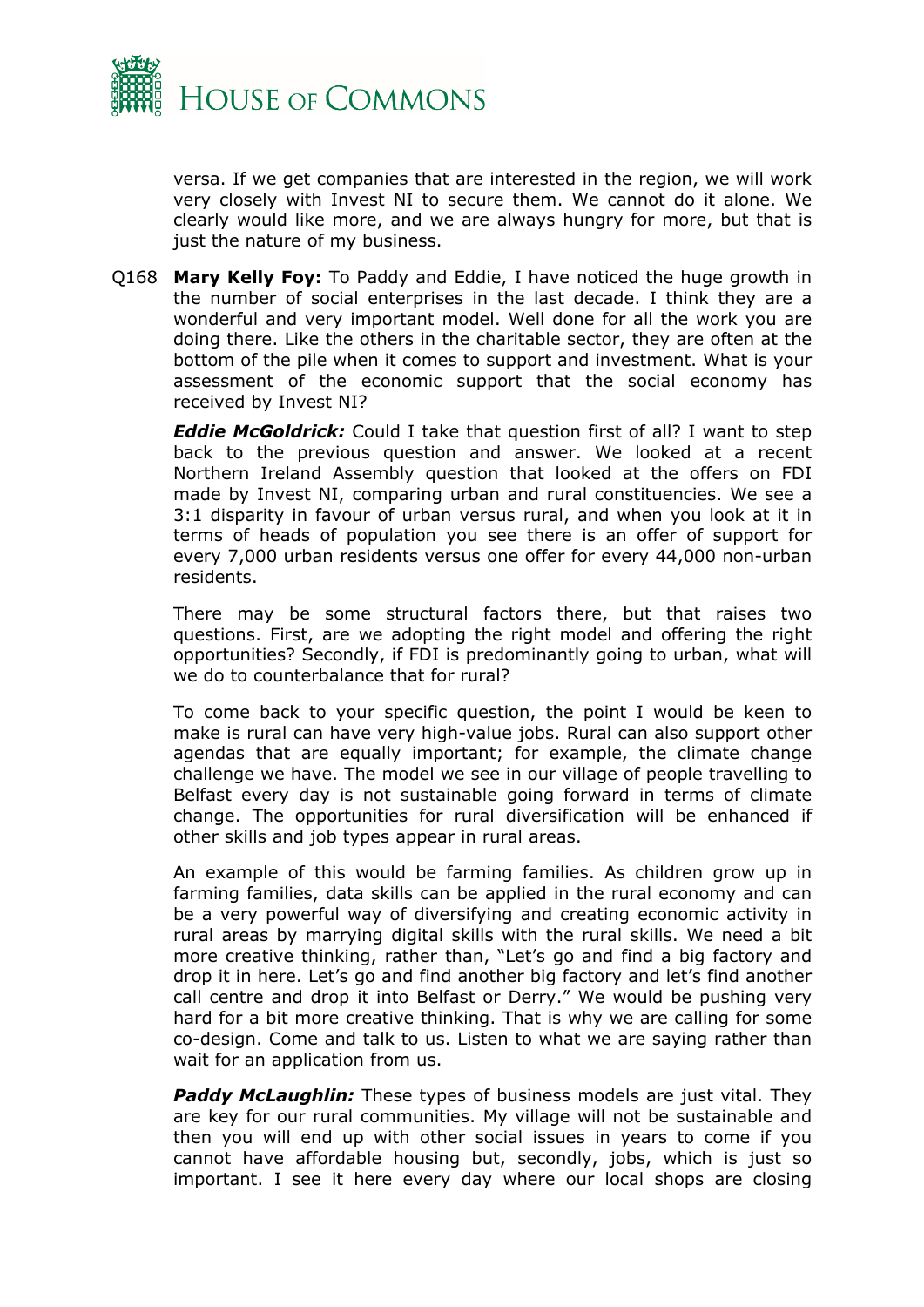

because people have to leave. We are driving people to the cities for jobs and housing, so the more we can do here and keep people in the area the better.

Q169 **Mr Gregory Campbell:** A very short question to Stephen. When you talk about the physical connectivity issues, particularly for the north-west, and for Londonderry and Strabane particularly, I do not think any of us should overlook the massive work that has gone on and will be completed in the next couple of months—the dual carriageway that has been long sought after for many years between the Glenshane Pass. It is the biggest road project in Northern Ireland in the past five years, and it is due to be completed in the next couple of months. That should considerably enhance the attractiveness of the region, would you agree? I know you have not mentioned it, but I am sure it was just an oversight.

*Stephen Gillespie:* Absolutely, the improvements in the transport links is exactly what I was targeting—that feeling that we are not a single lane through country roads, but that we have a proper dual carriageway linking the two cities. Working very closely and allowing the development is key. The completion of that road is a fantastic development and will definitely benefit the city.

Q170 **Chair:** It certainly sounds more deliverable than a bridge to Scotland, anyway. Finally, Mr Gillespie, we have a brand new, shiny Department for International Trade and we are hoping that Mike Freer MP, one of the Ministers, will come and give evidence to this Committee. Can I ask what support you have received, if any, from the Department for International Trade?

*Stephen Gillespie:* We have early engagement with the officials from DIT in Belfast. They are very keen to work with us and we are very keen to work with them. We see the advantage of the network they have, which is vast and links very closely with the ambitions we have as a region. The city deal, similar to the Belfast regional deal, is very much along the 10X agenda. It is looking at advanced manufacturing, personalised medicine, and the Centre for Industrial Digitalisation, which is the advanced manufacturing side.

How do we take that and globalise that advantage and work in with our colleagues? DIT is key because it has the network of companies. Where we are very adamant is that the research and innovation projects within the city deal that will fund buildings and the academic research is only useful if it generates economic wealth. It is not useful if it just does research for the sake of research. We are working with Invest NI, clearly, but also with DIT to build those companies right at the start of that process, to ensure when we get to the end, and we start building the actual building we can see the clear pathways to employment people will have and the clear advantages.

Taking the cyber-security centre in Belfast as an example, how do we make sure that research in a similar way is developing the real economic